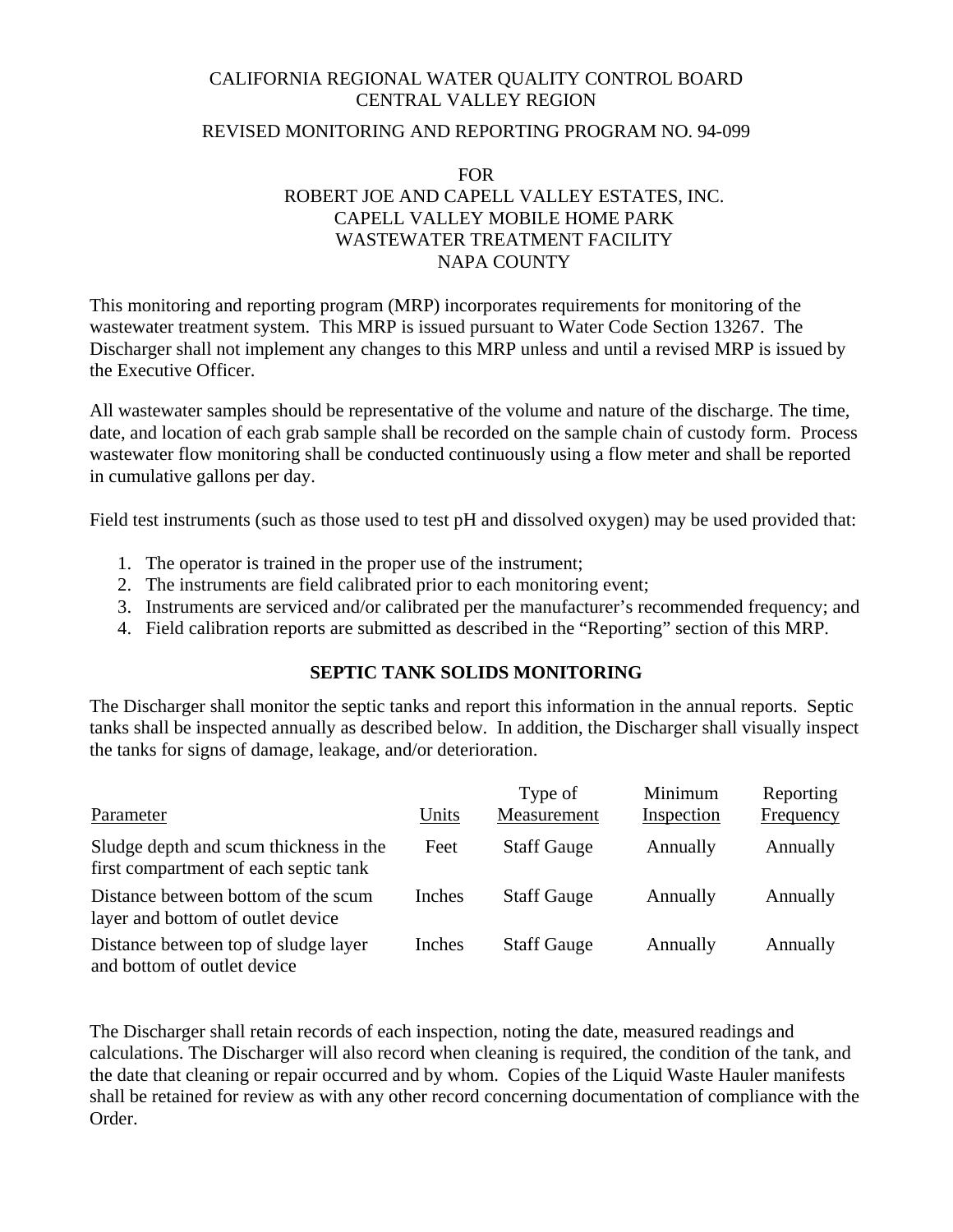#### **INFLUENT MONITORING**

Influent monitoring shall be performed at the location where influent is discharged into the evaporation/percolation ponds. Influent monitoring shall include at least the following:

|             |       |                         | Sampling  | Reporting |
|-------------|-------|-------------------------|-----------|-----------|
| Constituent | Units | Type of Sample          | Frequency | Frequency |
| Flow        | gpd   | <b>Continuous Meter</b> | Daily     | Monthly   |

#### **EFFLUENT MONITORING**

Effluent samples shall be collected from an established sampling station located in an area that will provide a sample representative of the water in Pond No. 1. Effluent monitoring shall include at least the following:

Sampling

**D**eparting

|                                |          |                       | $\omega$ <i>ampmig</i> | <i><b>Reporting</b></i> |
|--------------------------------|----------|-----------------------|------------------------|-------------------------|
| Constituent                    | Units    | <b>Type of Sample</b> | Frequency              | Frequency               |
| pH                             | pH Units | Grab                  | Monthly                | Monthly                 |
| $BOD5$ <sup>1</sup>            | mg/L     | Grab                  | Monthly                | Monthly                 |
| <b>Total Dissolved Solids</b>  | mg/L     | Grab                  | Monthly                | Monthly                 |
| Nitrate as Nitrogen            | mg/L     | Grab                  | Monthly                | Monthly                 |
| Total Kjeldahl Nitrogen        | mg/L     | Grab                  | Monthly                | Monthly                 |
|                                |          |                       |                        |                         |
| Standard Minerals <sup>2</sup> | mg/L     | Grab                  | Annually               | Annually                |
|                                |          |                       |                        |                         |

<sup>1</sup> 5-day Biochemical Oxygen Demand

<sup>2</sup> Standard Minerals shall include, at a minimum, the following elements and compounds: boron, calcium, iron, magnesium, manganese, sodium, potassium, chloride, sulfate, total alkalinity (including alkalinity series), and hardness.

#### **POND MONITORING**

Samples shall be collected from an established sampling station located in an area that will provide a sample representative of the water in each of the evaporation/percolation ponds. Freeboard shall be measured vertically from the surface of the pond water to the lowest elevation of the surrounding berm and shall be measured to the nearest 0.1 feet. Monitoring of each of the ponds shall include, at a minimum, the following:

|                                 |            |                | Sampling  | Reporting |
|---------------------------------|------------|----------------|-----------|-----------|
| Constituents                    | Units      | Type of Sample | Frequency | Frequency |
| Dissolved Oxygen <sup>1,3</sup> | mg/L       | Grab           | Weekly    | Monthly   |
| Freeboard                       | $0.1$ feet | Measurement    | Weekly    | Monthly   |
| Berm Seepage <sup>2</sup>       | NA         | Observation    | Weekly    | Monthly   |
| Odors <sup>4</sup>              | <b>NA</b>  | Observation    | Weekly    | Monthly   |

 $\sqrt{2}$  Samples shall be collected at a depth of one foot, opposite the inlet. Samples shall be collected between 0700 and 0900 hours.

<sup>2</sup> Containment levees shall be observed for signs of seepage or surfacing water along the exterior toe of the levees. If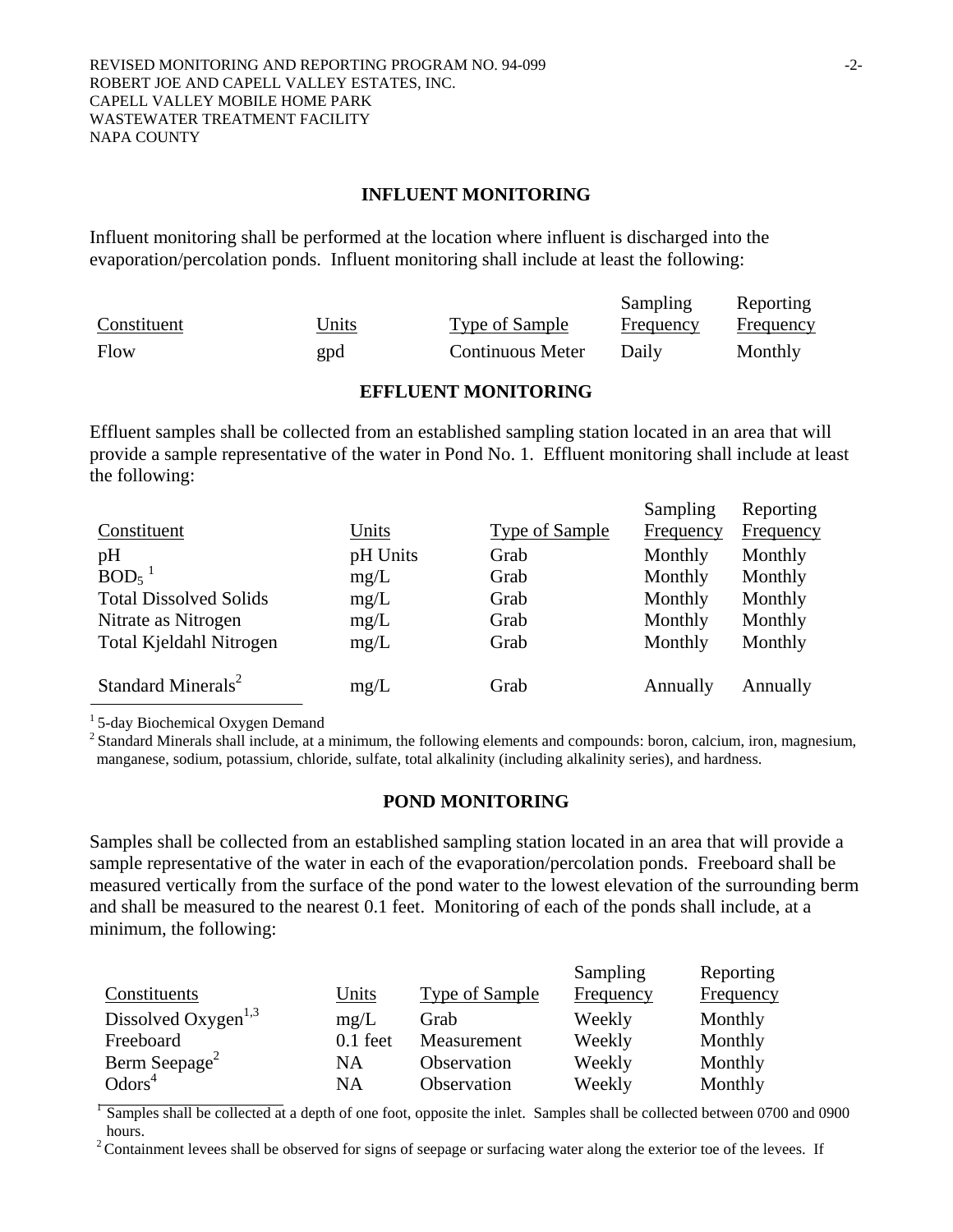surfacing water is found, then a sample shall be collected and tested for total coliform organisms and total dissolved solids.

<sup>3</sup> Handheld meter may be used.

<sup>4</sup> The presence of strong or unusual odors shall be reported.

#### **SLUDGE MONITORING**

In accordance with EPA's POTW Sludge Sampling and Analysis Guidance Document, August 1989, a composite sample of sludge shall be collected when removed from the evaporation/percolation pond and tested for the following metals: cadmium, copper, nickel, chromium, lead, and zinc. Sampling records shall be retained for a minimum of five years. A log shall be kept of sludge quantities generated and of handling and disposal activities. The frequency of entries is discretionary; however, the log should be complete enough to serve as a basis for part of the annual report.

### **GROUNDWATER MONITORING**

The following program shall commence beginning with the fourth quarter 2007. Prior to construction and/or sampling of any groundwater monitoring wells, the Discharger shall submit plans and specifications to the Board for review and approval. Once installed, all new wells shall be added to the MRP and shall be sampled and analyzed according to the schedule below. Prior to sampling, the groundwater elevations shall be measured and the wells shall be purged of at least three well volumes or until temperature, pH and electrical conductivity have stabilized. Depth to groundwater shall be measured to the nearest 0.01 foot. Samples shall be collected using standard EPA methods. Groundwater monitoring shall include, at a minimum, the following:

|                                       |                        | Type of       | Sampling  | Reporting              |
|---------------------------------------|------------------------|---------------|-----------|------------------------|
| Constituent                           | Units                  | <b>Sample</b> | Frequency | Frequency <sup>3</sup> |
| Depth to Groundwater                  | $0.01$ Foot            | Measurement   | Quarterly | Quarterly              |
| Groundwater Elevation <sup>1</sup>    | $0.01$ Foot            | Calculated    | Quarterly | Quarterly              |
| Gradient                              | Feet/Foot              | Calculated    | Quarterly | Quarterly              |
| <b>Gradient Direction</b>             | Degrees                | Calculated    | Quarterly | Quarterly              |
| Total Coliform Organisms <sup>2</sup> | MPN/100mL <sup>3</sup> | Grab          | Quarterly | Quarterly              |
| pH                                    | pH Units               | Grab          | Quarterly | Quarterly              |
| <b>Total Dissolved Solids</b>         | mg/L                   | Grab          | Quarterly | Quarterly              |
| Nitrate as Nitrogen                   | mg/L                   | Grab          | Quarterly | Quarterly              |
| Total Kjeldahl nitrogen               | mg/L                   | Grab          | Quarterly | Quarterly              |
| Standard Minerals <sup>4</sup>        | mg/L                   | Grab          | Annually  | Annually               |

<sup>1</sup> Groundwater elevation shall be based on depth-to-water using a surveyed measuring point elevation on the well and a surveyed reference elevation.

 $2^2$  Using a minimum of 15 tubes or three dilutions

<sup>3</sup> Most probable number per 100 mL.

Standard Minerals shall include, at a minimum, the following elements and compounds: boron, calcium, iron, magnesium, manganese, sodium, potassium, chloride, sulfate, total alkalinity (including alkalinity series), and hardness. 5 Beginning with the fourth quarter of 2007.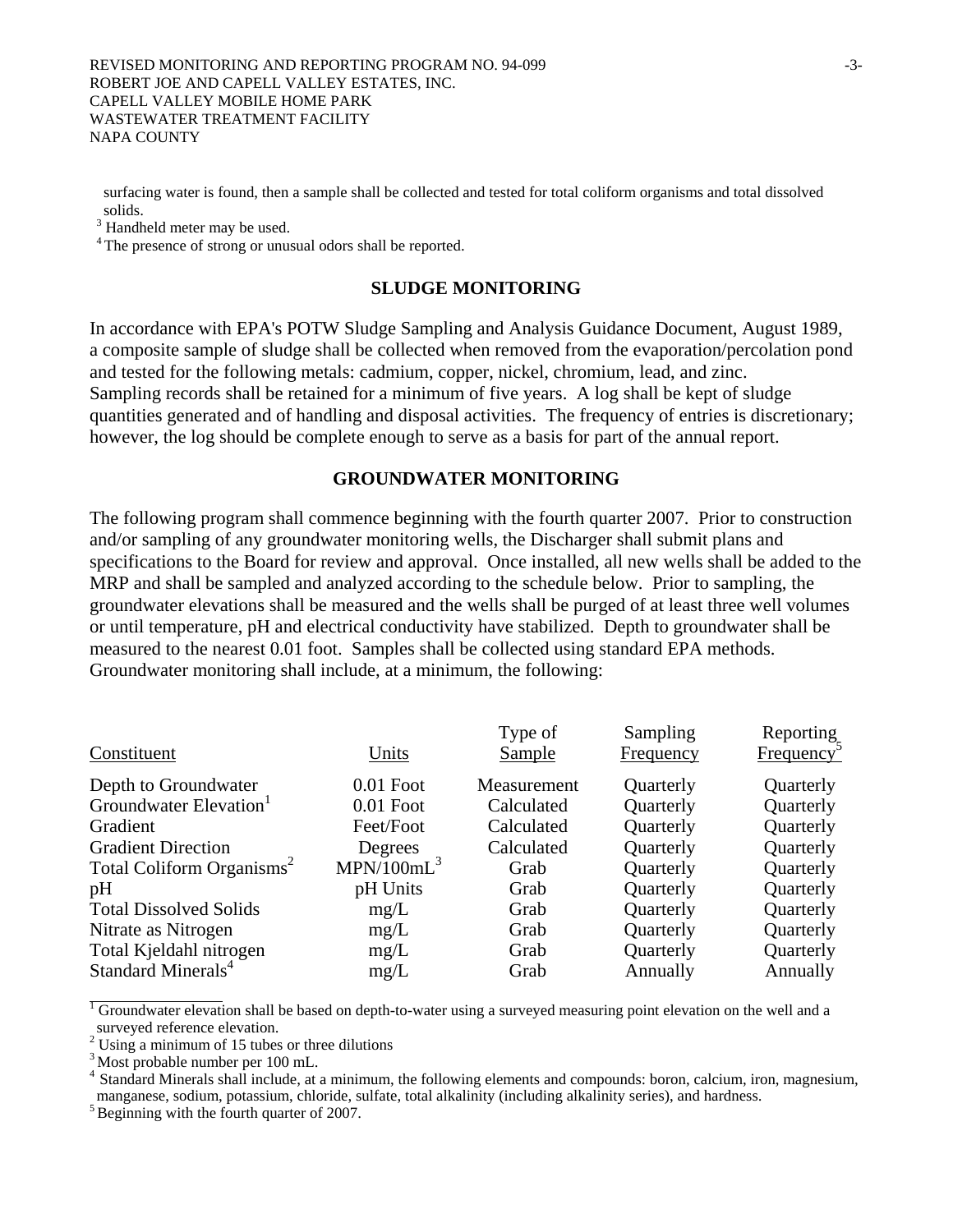## **REPORTING**

In reporting monitoring data, the Discharger shall arrange the data in tabular form so that the date, sample type (e.g., effluent, pond, etc.), and reported analytical result for each sample are readily discernible. The data shall be summarized in such a manner to clearly illustrate compliance with waste discharge requirements and spatial or temporal trends, as applicable. The results of any monitoring done more frequently than required at the locations specified in the Monitoring and Reporting Program shall be reported in the next scheduled monitoring report.

As required by the California Business and Professions Code Sections 6735, 7835, and 7835.1, all Groundwater Monitoring Reports shall be prepared under the direct supervision of a California Registered Engineer or Professional Geologist and signed/stamped by the registered professional.

### **A. Monthly Monitoring Reports**

Monthly reports shall be submitted to the Regional Board on the **1st day of the second month following sampling** (i.e. the January Report is due by 1 March). At a minimum, the reports shall include:

- 1. Results of the influent, effluent, and pond monitoring;
- 2. A comparison of monitoring data to the discharge specifications and an explanation of any violation of those requirements. Data shall be presented in tabular format;
- 3. If requested by staff, copies of laboratory analytical report(s); and
- 4. A calibration log verifying calibration of all hand held monitoring instruments and devices used to comply with the prescribed monitoring program.

#### **B. Quarterly Report**

Beginning with the fourth quarter 2007, the Discharger shall establish a quarterly sampling schedule for groundwater monitoring such that samples are obtained approximately every three months. Quarterly monitoring reports shall be submitted to the Board by the **1st day of the second month after the quarter** (i.e. the January-March quarterly report is due by May  $1<sup>st</sup>$ ) and may be combined with the monthly report. The Quarterly Report shall include the following:

- 1. Results of the groundwater monitoring;
- 2. A narrative description of all preparatory, monitoring, sampling, and analytical testing activities for the groundwater monitoring. The narrative shall be sufficiently detailed to verify compliance with the WDR, this MRP, and the Standard Provisions and Reporting Requirements. The narrative shall be supported by field logs for each well documenting depth to groundwater; parameters measured before, during, and after purging; method of purging; calculation of casing volume; and total volume of water purged;
- 3. Calculation of groundwater elevations and discussion of seasonal trends if any;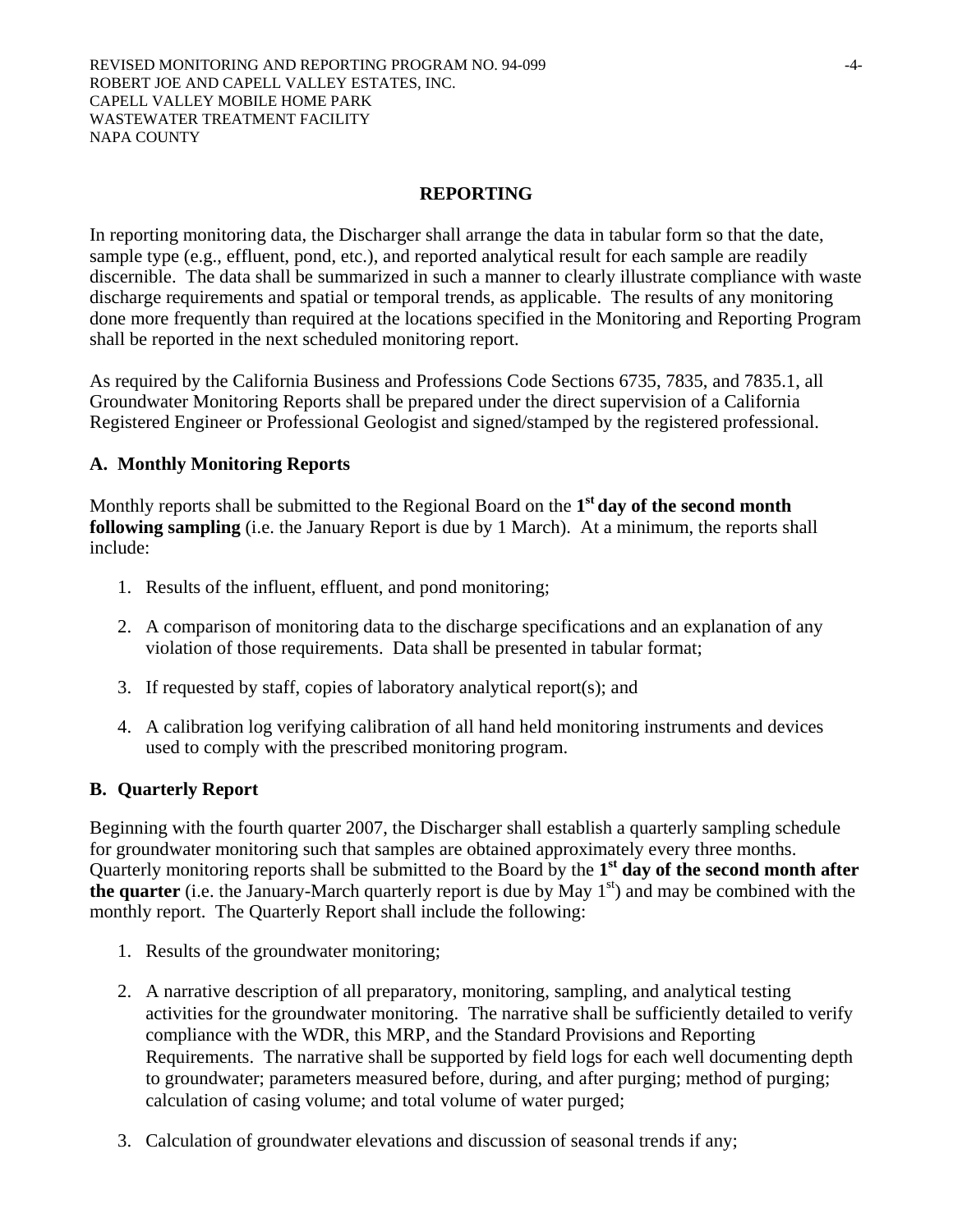- 4. A narrative discussion of the analytical results for all groundwater locations monitored including spatial and temporal tends, with reference to summary data tables, graphs, and appended analytical reports (as applicable);
- 5. A comparison of the monitoring data to the groundwater limitations and an explanation of any violation of those requirements;
- 6. Summary data tables of historical and current water table elevations and analytical results;
- 7. A scaled map showing relevant structures and features of the facility, the locations of monitoring wells and any other sampling stations, and groundwater elevation contours referenced to mean sea level datum; and
- 8. Copies of laboratory analytical report(s) for groundwater monitoring.

## **C. Annual Report**

An Annual Report shall be prepared as the December monthly monitoring report. The Annual Report will include all monitoring data required in the monthly and quarterly schedule. The Annual Report shall be submitted to the Regional Board by **1 February** each year. In addition to the data normally presented, the Annual Report shall include the following:

- 1. The contents of the regular monthly and quarterly monitoring report for the last month and quarter of the year, respectively;
- 2. If requested by staff, tabular and graphical summaries of all data collected during the year;
- 3. Results of the annual effluent and groundwater monitoring;
- 4. Annual summary of the septic tank inspections for the year, including the number of tanks which were cleaned and from compilation of Liquid Waste Hauler Manifests, the volumes of waste removed from the tanks;
- 5. A statement of when the O&M Manual was last reviewed for adequacy, and a description of any changes made during the year;
- 6. A summary of any inspections, repair activities, and pipeline replacements which were performed on the effluent collection system during the previous year;
- 7. A statement regarding whether the flow meter was calibrated during the year; and
- 8. A discussion of any compliance issues or violations and corrective actions taken, as well as any planned or proposed actions needed to bring the discharge into full compliance with the waste discharge requirements.

A letter transmitting the self-monitoring reports shall accompany each report. Such a letter shall